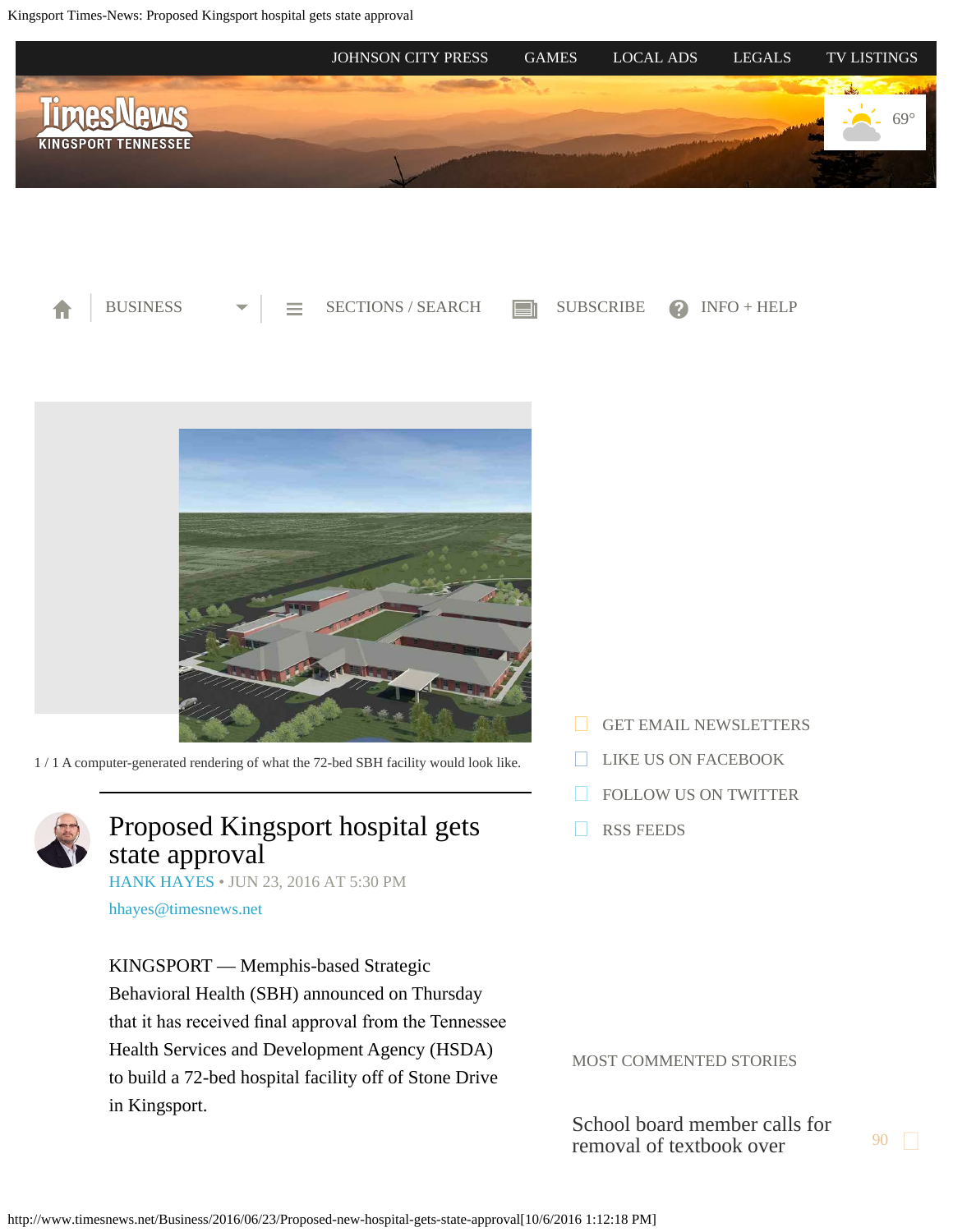$\Box$ 

П

П

The new hospital will provide psychiatric care for adults, adolescents and seniors, as well as substance abuse treatment for adults. Its service area will include Sullivan and Hawkins counties in Tennessee, along with three counties in Southwest Virginia – Wise, Scott and Lee.

"We are extremely pleased by the decision to allow a new hospital in Kingsport," SBH Founder and President Jim Shaheen said in a prepared release. "Without a doubt, the facility will have a tremendous impact on the local community, which has struggled with limited treatment options for citizens with psychiatric or substance abuse issues. SBH looks forward to collaborating with health systems and providers throughout the region to better identify and serve these patients, helping to reduce the burden on area emergency rooms and ensure a better standard of care."

Mountain States Health Alliance (MSHA) opposed the CON and indicated the planned SBH facility would undermine its behavioral facility, Woodridge Hospital, based in Johnson City.

SBH initially fled a Certifcate of Need (CON) application with HSDA in 2013. However, HSDA's vote on the application resulted in a tie, leading to an appeals process. Earlier this year, an administrative law judge on the case issued an order to approve SBH's CON application. HSDA held its fnal hearing on the CON this week, and on Wednesday, voted in support of approving the application.

### FROM OUR PARTNERS: HOSPITALS LEARN



http://www.timesnews.net/Business/2016/06/23/Proposed-new-hospital-gets-state-approval[10/6/2016 1:12:18 PM]

### [Islam content](http://www.timesnews.net/Education/2016/10/04/Ireson-calls-for-removal-of-Pearson-seventh-grade-history-text-from-Sullivan-schools?ci=mostcommented&lp=1)

| VP Debate: Pence calm and<br>steady, but dodges in<br>defending Trump                            | 23 |  |
|--------------------------------------------------------------------------------------------------|----|--|
| <b>Bluff City student's mother</b><br>decries Islamic history in<br>seventh-grade social studies | 16 |  |
| Plan to refurbish Church<br>Circle is in the works                                               | 14 |  |
| Hawkins woman charged with<br>first degree murder of niece                                       | 10 |  |
| KPD seeking men who conned<br>cashier out of \$900                                               | Q. |  |
| Biggie's Clam Bar closing for<br>business after five years                                       | 8  |  |

#### KINGSPORT TIMES NEWS VIDEOS



[Tennessee](http://videos.timesnews.net/timesnews/6vwz3g?v=autoplay_postroll&e=e0018&opn=right_rail_embed) [Department of](http://videos.timesnews.net/timesnews/6vwz3g?v=autoplay_postroll&e=e0018&opn=right_rail_embed) [Economic and](http://videos.timesnews.net/timesnews/6vwz3g?v=autoplay_postroll&e=e0018&opn=right_rail_embed) **[Community](http://videos.timesnews.net/timesnews/6vwz3g?v=autoplay_postroll&e=e0018&opn=right_rail_embed)** [Development...](http://videos.timesnews.net/timesnews/6vwz3g?v=autoplay_postroll&e=e0018&opn=right_rail_embed)



[Mount Carmel](http://videos.timesnews.net/timesnews/xma4wa?v=autoplay_postroll&e=e0018&opn=right_rail_embed) [police received](http://videos.timesnews.net/timesnews/xma4wa?v=autoplay_postroll&e=e0018&opn=right_rail_embed) [three reports](http://videos.timesnews.net/timesnews/xma4wa?v=autoplay_postroll&e=e0018&opn=right_rail_embed) [within a week of](http://videos.timesnews.net/timesnews/xma4wa?v=autoplay_postroll&e=e0018&opn=right_rail_embed) [local...](http://videos.timesnews.net/timesnews/xma4wa?v=autoplay_postroll&e=e0018&opn=right_rail_embed)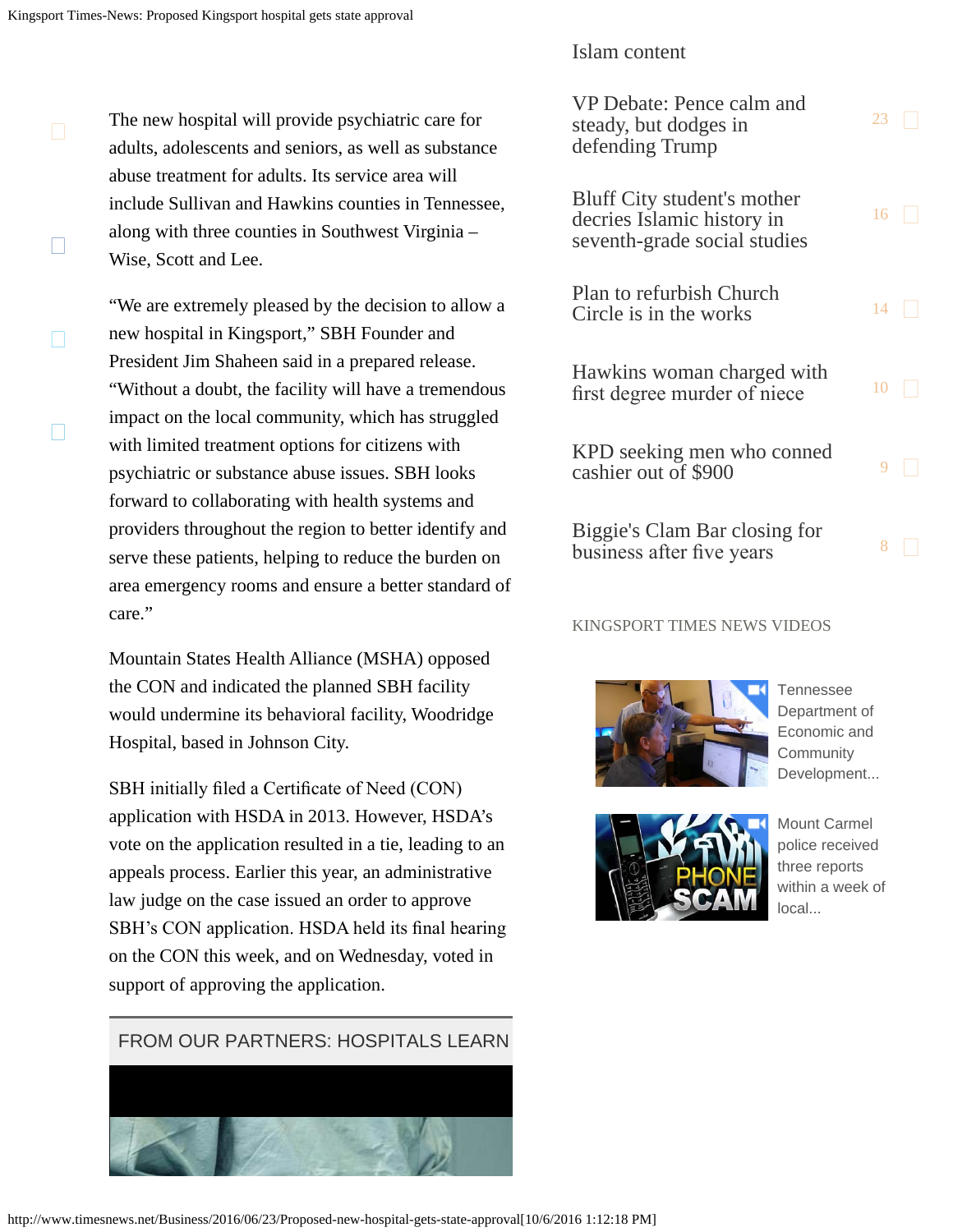

"The Health Services and Development Agency decided to adopt the (administrative law judge's) initial order as its fnal order by a 5-4 vote," HSDA General Counsel Jim Christoffersen said in an email. "MSHA may appeal the decision to the Davidson County Chancery Court, and from there, to the Tennessee Court of Appeals."

In an emailed statement, MSHA said its position has not changed.

"We believe the facility proposed by SBH would cause harm to the region's safety net behavioral health provider, Woodridge Hospital, making it more diffcult for people who are uninsured or underinsured to access the care they need," the MSHA statement stressed. "Mountain States recognizes the need for safety net access as well as community-based services that can help reduce the need for inpatient hospitalization. Our ability to continue providing those services would be severely impacted by the proposed SBH facility, resulting in a negative impact on the region. We are currently reviewing our options and are prepared to exercise all the rights afforded in law to ensure the proper consideration of the impact to Woodridge and the subsequent impact on access for the poor and those who most need the services."

Last February, Shaheen said SBH did a national study and determined Kingsport didn't have enough beds for psychiatric services.